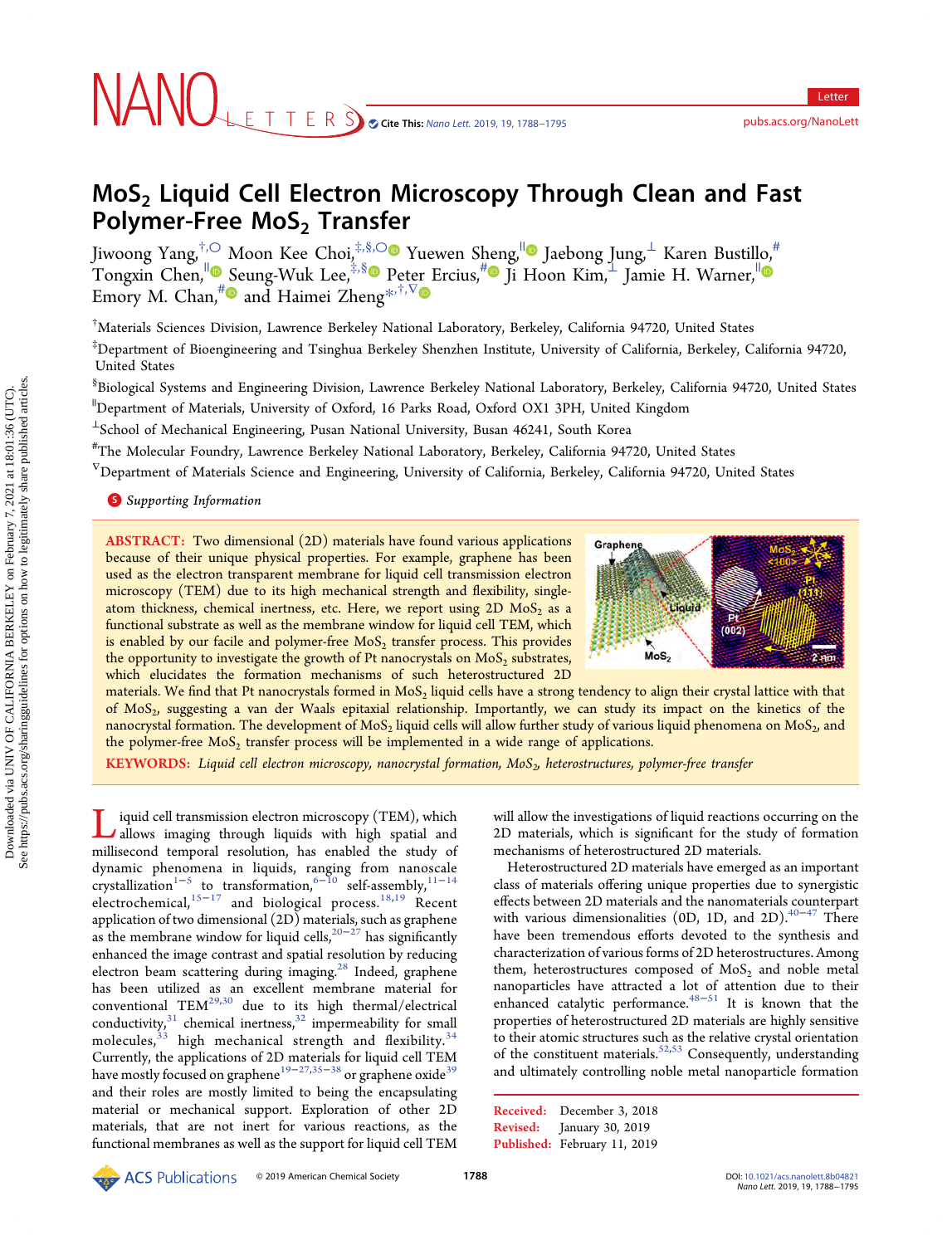<span id="page-1-0"></span>

Figure 1. Polymer-free transfer process of MoS<sub>2</sub>. (a) Schematic illustration of our polymer-free transfer method: (i) attachment of TEM grids on  $MoS_2/SiO_2/Si$ , (ii) selective etching of interfacial  $SiO_2$ , and (iii) washing/drying. (b) Histograms showing the distribution of the transfer yield within the region of interest (ROI) according to the transfer methods. 120 ROIs were used for each histogram, and each ROI contains ∼100 Quantifoil holes. (c) FEM simulations of the stress distribution on MoS<sub>2</sub>, MoS<sub>2</sub>/carbon, and MoS<sub>2</sub>/carbon/gold layered structures during bending by external forces. The thickness of MoS<sub>2</sub>, carbon, and gold layers are 2, 10, and 20 nm, respectively for the simulation. The results are obtained under the same external pressure ( $5 \times 10^{-5}$  Pa). The maximum stress is noted for each case. The images are drawn in scale. (d) FEM simulation of the stress distribution on a freestanding MoS<sub>2</sub> sheet by stretching due to the bubble attachment. The result is obtained for MoS<sub>2</sub> trapping a bubble with the radius of 1  $\mu$ m. Additional simulation results are shown in [Figures S8 and S9](http://pubs.acs.org/doi/suppl/10.1021/acs.nanolett.8b04821/suppl_file/nl8b04821_si_001.pdf) in the SI.

on 2D substrates is of key importance in order to fully exploit them for further applications. Previous studies have been conducted mostly by ex situ structure characterization or in situ heating experiments under high vacuum.[54](#page-6-0)−[56](#page-6-0) The development of  $MoS<sub>2</sub>$  liquid cell TEM will enable the direct real-time observation of nanoparticle formation on the 2D  $MoS<sub>2</sub>$ substrates and thus, it is highly desirable.

A clean, effective, and reproducible transfer process is one of the important prerequisites for practical applications of 2D materials that are usually grown on bulk inorganic substrates by chemical vapor deposition (CVD) methods.[57](#page-6-0)−[63](#page-6-0) In order to transfer the 2D materials onto target substrates, spin-cast polymer layers have been employed to protect them from mechanical damage during the transfer process.<sup>[64](#page-6-0)–[69](#page-6-0)</sup> However, it is difficult to completely remove the protection layer, and the polymer residues may deteriorate the optical, electrical, electrochemical, or mechanical properties of the 2D materials.[70](#page-6-0)−[74](#page-7-0) For liquid cell TEM, the organic residues may introduce various side-reactions and significantly interrupt the imaging.[35](#page-6-0)<sup>−</sup>[38](#page-6-0),[75,76](#page-7-0) Polymer-free transfer methods have been well developed for graphene<sup>[77](#page-7-0)−[79](#page-7-0)</sup> since the CVD-substrate (Cu) can be easily etched under mild conditions without introducing significant mechanical damage or deformation to the graphene.[19](#page-6-0)<sup>−</sup>[27](#page-6-0),[35](#page-6-0)−[38](#page-6-0),[79](#page-7-0) However, transition metal chalcogenides, such as  $MoS<sub>2</sub>$ , are usually grown on  $SiO<sub>2</sub>/Si$  wafers. Harsh reaction conditions (e.g., high temperature alkaline solutions or high-energy ultrasonic processes) are required to remove the SiO<sub>2</sub>/Si substrates, which can damage the 2D films.<sup>[80](#page-7-0)−[84](#page-7-0)</sup> Thus, the development of an efficient polymer-free transfer for  $MoS<sub>2</sub>$ has been a challenging goal.

Here, we report the development of  $MoS<sub>2</sub>$  liquid cells through a fast and polymer-free transfer process for in situ TEM studies

of Pt nanocrystal growth on  $MoS<sub>2</sub>$ . The selective etching of the interfacial  $SiO<sub>2</sub>$  layer between the  $MoS<sub>2</sub>$  and the Si wafer effectively reduces mechanical damage, resulting in high-yield transfer. The transferred  $MoS<sub>2</sub>$  is used in liquid cells as the functional substrate to investigate Pt nanocrystal formation on MoS<sub>2</sub> through in situ TEM. This reveals a van der Waals epitaxial relationship between Pt nanocrystals and  $MoS<sub>2</sub>$ , which significantly affects the nanocrystal growth. Our work demonstrates a facile and clean transfer method for  $MoS<sub>2</sub>$  and facilitates the fundamental understanding of the 2D heterostructure formation.

The polymer-free  $MoS<sub>2</sub>$  transfer procedure for in situ liquid cell TEM is shown in Figure 1a (see [Methods 1.1 and 1.2](http://pubs.acs.org/doi/suppl/10.1021/acs.nanolett.8b04821/suppl_file/nl8b04821_si_001.pdf), [Figures S1](http://pubs.acs.org/doi/suppl/10.1021/acs.nanolett.8b04821/suppl_file/nl8b04821_si_001.pdf)−S3 in the Supporting Information (SI) for experimental details). Quantifoil carbon grids with regular arrays of holes (diameter:  $\sim$ 1.2 or  $\sim$ 2.0 µm) are used as target substrates, which allows the application and further characterization of the regions of free-standing transferred- $MoS<sub>2</sub>$  sheets. We directly attached the Quantifoil carbon TEM grids on a  $MoS<sub>2</sub>/SiO<sub>2</sub>/Si$  sample without polymer protection layers and used HF to selectively etch the interfacial  $SiO<sub>2</sub>$  layer. The MoS<sub>2</sub> sheet was then transferred onto the TEM grid. Scanning electron microscopy (SEM) images of the  $MoS<sub>2</sub>$ -transferred TEM grids show high coverage of the Quantifoil holes with  $MoS<sub>2</sub>$  (Figures 1b, [S4](http://pubs.acs.org/doi/suppl/10.1021/acs.nanolett.8b04821/suppl_file/nl8b04821_si_001.pdf), and [S5\)](http://pubs.acs.org/doi/suppl/10.1021/acs.nanolett.8b04821/suppl_file/nl8b04821_si_001.pdf) regardless of window size (average transfer yields of ∼96% and ∼91% for the hole size of ∼1.2 μm and ∼2.0 μm, respectively).

For comparison, we also carried out  $MoS<sub>2</sub>$  transfer with the conventional method using KOH etching (see [Methods 1.2](http://pubs.acs.org/doi/suppl/10.1021/acs.nanolett.8b04821/suppl_file/nl8b04821_si_001.pdf) in the SI for experimental details). The gaseous byproducts  $(H_2)$  of KOH etching<sup>[80](#page-7-0)−[82](#page-7-0)</sup> can easily damage the MoS<sub>2</sub> sheets. Therefore, the polymer layer is essential to protect the  $MoS<sub>2</sub>$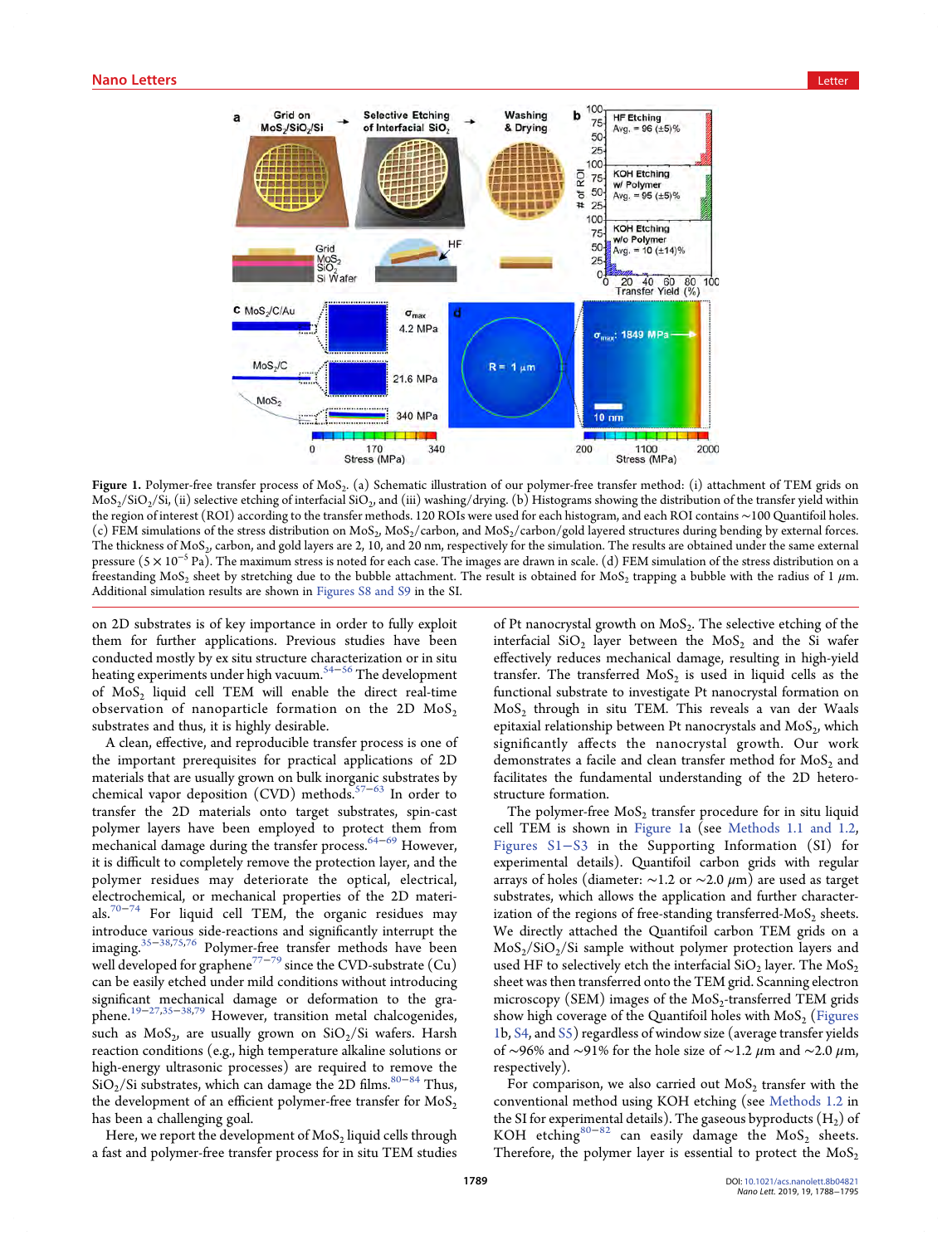

Figure 2. Characterization of polymer-free transferred MoS<sub>2</sub>. (a) Low-resolution TEM image showing the support and holes of a MoS<sub>2</sub>-transferred TEM grid. A MoS<sub>2</sub> membrane is transferred on the carbon support with ~1.2  $\mu$ m diameter holes. (b,c) High-resolution TEM images of transferred  $MoS<sub>2</sub>$ . Crystal orientations of  $MoS<sub>2</sub>$  in the panel (b) and (c) are slightly different, because of the polycrystalline nature of multilayer  $MoS<sub>2</sub>$ . The images are obtained from boxed area of the panel (a). (d) FFT image of panel (c). Data were acquired using a Tecnai at 200 kV. (e) Raman spectra of MoS<sub>2</sub> on  $SiO_2/Si$  (black, before the transfer process) and  $MoS_2$  on a TEM grid (red, after the transfer process).

sheets from damage during the conventional transfer process. With polymer protection, a high transfer yield (∼95%) is achieved [\(Figure 1](#page-1-0)b). However, the complete removal of polymer residues is challenging ([Figure S6](http://pubs.acs.org/doi/suppl/10.1021/acs.nanolett.8b04821/suppl_file/nl8b04821_si_001.pdf) in the SI), which would be problematic for further applications in liquid cell TEM, due to the poor visibility and undesirable side-reactions induced by the polymer residues during imaging. KOH etching without the polymer protection layer leads to a very low transfer yield (∼10%), and the most of membranes are perforated [\(Figures 1b](#page-1-0) and [S7\)](http://pubs.acs.org/doi/suppl/10.1021/acs.nanolett.8b04821/suppl_file/nl8b04821_si_001.pdf).

Theoretical analysis based on finite element method (FEM) simulations validates the high transfer yield of our polymer-free  $MoS<sub>2</sub>$  transfer process (see [Methods 1.3](http://pubs.acs.org/doi/suppl/10.1021/acs.nanolett.8b04821/suppl_file/nl8b04821_si_001.pdf) in the SI for details). First, we test the role of the target substrate against bending stress. [Figure 1](#page-1-0)c shows the representative stress distribution across MoS<sub>2</sub> sheets (three layers,  $\sim$ 2 nm thick) during the etching process with/without the prelaminated target substrate. The maximum applied stress on the  $MoS<sub>2</sub>$  sheets attached to the substrate (carbon/gold layer or carbon layer) is more than 1 order of magnitude lower than that of freestanding  $MoS<sub>2</sub>$  sheets under the same applied pressure [\(Figures 1](#page-1-0)c and [S8\)](http://pubs.acs.org/doi/suppl/10.1021/acs.nanolett.8b04821/suppl_file/nl8b04821_si_001.pdf). This implies that the target substrates can effectively act as a protecting layer. Second, FEM calculations estimate the mechanical impact of  $H_2$  bubble generation on  $MoS_2$  sheets floating in the etching solution ([Figures 1d](#page-1-0) and [S9](http://pubs.acs.org/doi/suppl/10.1021/acs.nanolett.8b04821/suppl_file/nl8b04821_si_001.pdf)). When bubbles are trapped under  $MoS<sub>2</sub>$  sheets, they can cause local stretching of the freestanding  $MoS<sub>2</sub>$  sheets. Especially at the edge of the bubbles, the local stress is significant regardless of the bubble size. This suggests that the vigorous bubble generation during the KOH etching process with the relatively long reaction time (tens of minutes) will likely break  $MoS<sub>2</sub>$  sheets. Our selective etching reaction takes a very short reaction time ( $\lt \sim 1$ s), which is 1000 times shorter than that of the conventional KOH etching [\(Figure S10](http://pubs.acs.org/doi/suppl/10.1021/acs.nanolett.8b04821/suppl_file/nl8b04821_si_001.pdf) in the SI). This also helps to minimize the chance of mechanical damage to  $MoS<sub>2</sub>$  during the etching process.

Figure 2a shows a representative low-resolution TEM image of the  $MoS<sub>2</sub>$ -transferred Quantifoil TEM grid (see [Methods 1.5](http://pubs.acs.org/doi/suppl/10.1021/acs.nanolett.8b04821/suppl_file/nl8b04821_si_001.pdf)) in the SI). High-resolution TEM images of the two different freestanding  $MoS<sub>2</sub>$  region reveal the clean surface with the atomic structure of  $MoS<sub>2</sub>$  (Figure 2b,c). A fast Fourier transform (FFT) of the TEM image displays hexagonally arranged spots (d  $= 0.27$  nm), corresponding to the MoS<sub>2</sub> {100} lattice (Figure 2d).<sup>56</sup> A set of the spots corresponding to the  $MoS<sub>2</sub>$  {110} lattice planes (∼0.17 nm) and higher order spots are also shown in the FFT pattern. Strikingly, with the clean  $MoS<sub>2</sub>$  surface, highresolution TEM images of  $MoS<sub>2</sub>$  can be easily obtained without postimage processing or an advanced TEM such as one with aberration-correction or direct electron detection. A TEM image obtained at a broken region of the film indicates that the  $MoS<sub>2</sub>$ used in this study is 2−4 layers thick [\(Figure S11](http://pubs.acs.org/doi/suppl/10.1021/acs.nanolett.8b04821/suppl_file/nl8b04821_si_001.pdf) in the SI). Furthermore, our clean transfer process can be applied to produce multiply stacked  $MoS<sub>2</sub>$  structures. TEM images of the stacked structures exhibit Moiré patterns according to the rotational alignment of  $MoS<sub>2</sub>$  sheets ([Figure S12](http://pubs.acs.org/doi/suppl/10.1021/acs.nanolett.8b04821/suppl_file/nl8b04821_si_001.pdf) in the SI).

We further characterize the  $MoS<sub>2</sub>$  sheets using Raman spectroscopy. Figure 2e shows the Raman spectra of  $MoS_2$ before (i.e.,  $MoS_2/SiO_2/Si$ ) and after (i.e.,  $MoS_2$ -transferred grids) the transfer process. Both spectra clearly exhibit the characteristic peaks of MoS<sub>2</sub> ( $E_{2g}^1$  mode at ~384 cm<sup>-1</sup> and  $A_{1g}$ mode at  $\sim$ 407 cm<sup>-1</sup>) without noticeable differences.<sup>[85](#page-7-0)–[87](#page-7-0)</sup> A slight stiffening of the  $A_{1g}$  mode can be attributed to the substrate  $(SiO<sub>2</sub>/Si)$  effect. 86,[87](#page-7-0) Since Raman spectra of 2D materials are highly related to their structure, [88](#page-7-0) these experimental results confirm that the structure of the  $MoS<sub>2</sub>$  is well maintained during the transfer process.

We fabricated  $MoS<sub>2</sub>$  TEM liquid cells to study Pt nanocrystal formation on  $MoS<sub>2</sub>$ . The Pt nanocrystal growth solution can be successfully encapsulated between  $MoS<sub>2</sub>$ - and graphene-transferred grids for TEM imaging ([Figure 3a](#page-3-0) and [Methods 1.4](http://pubs.acs.org/doi/suppl/10.1021/acs.nanolett.8b04821/suppl_file/nl8b04821_si_001.pdf) in the SI). Low-resolution TEM images show that the liquid pockets containing Pt nanocrystals resemble a pseudorectangular shape ([Figures 3](#page-3-0)b and [S13](http://pubs.acs.org/doi/suppl/10.1021/acs.nanolett.8b04821/suppl_file/nl8b04821_si_001.pdf)). The formation of gas bubbles in the liquid pockets, which are produced by the solvent radiolysis by the electron beam,<sup>[76,89](#page-7-0)</sup> supports the successful encapsulation of liquid samples in  $MoS<sub>2</sub>$  liquid cells. The length (the longer axis)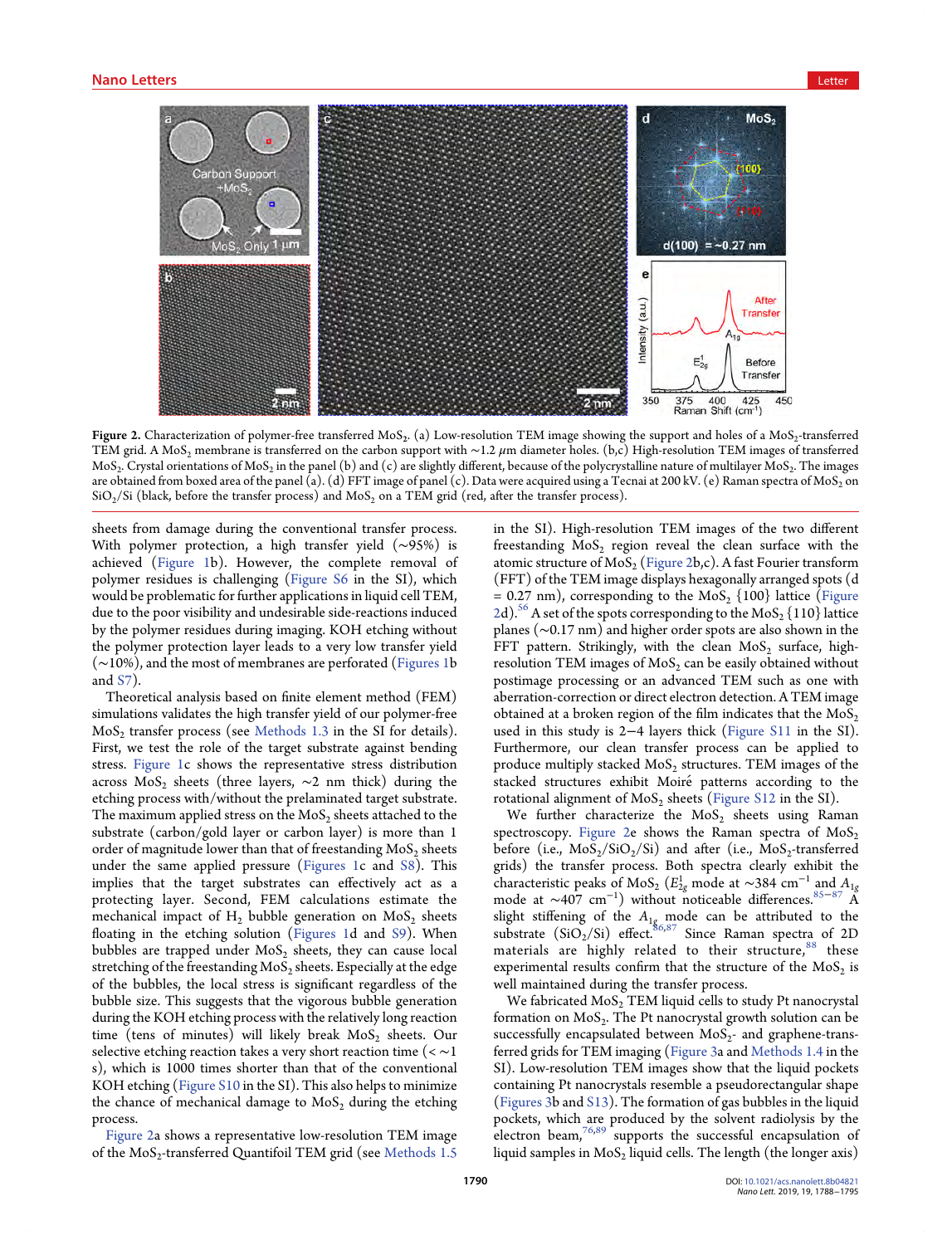<span id="page-3-0"></span>

Figure 3. Liquid pocket formation in MoS<sub>2</sub> liquid cells. (a) Schematic illustration of the part of a MoS<sub>2</sub> liquid cell encapsulating liquid solution. (b) Low-resolution TEM image showing the overall morphology of the liquid pockets. (c,d) Histograms showing the distribution of (c) the length and (d) width of liquid pockets. (e) False-colored TEM image of a liquid pocket and (f) the corresponding FFT with the circled spots and arrows indicating different MoS<sub>2</sub> grains. The areas with different MoS<sub>2</sub> grains are highlighted by green (area I) and blue (area II). (g,h) Representative high-resolution masked inverse FFT images of area I and II. The orange arrows indicate the MoS<sub>2</sub>  $\langle 100 \rangle$  directions. Area I and II are related to green and blue circled spots in the FFT image, respectively. (i) Another false-colored TEM image and (j) the corresponding FFT. The areas with the different MoS<sub>2</sub> grains are highlighted by red (area III) and yellow (area IV). (k,l) Representative high-resolution masked inverse FFT images of area III and IV. The orange arrows indicate the MoS<sub>2</sub>  $\langle 100 \rangle$  directions. Area III and IV are related to red and yellow circled spots in the FFT image, respectively. Liquid cell TEM data were acquired using an aberration-corrected ThemIS at 300 kV.

and the width (the shorter axis) of the liquid pockets are in the range of several hundreds of nanometers and several tens of nanometers, respectively (Figure 3c,d). The aspect ratio (length/width) of the liquid pockets is large (3−8) as shown in the histogram in [Figure S14](http://pubs.acs.org/doi/suppl/10.1021/acs.nanolett.8b04821/suppl_file/nl8b04821_si_001.pdf) in the SI. The formation of the anisotropic liquid pockets with pseudorectangular shape is very different from previous studies using graphene liquid cells with a similar Pt growth solution, where the liquid pockets are highly irregular [\(Figure S15](http://pubs.acs.org/doi/suppl/10.1021/acs.nanolett.8b04821/suppl_file/nl8b04821_si_001.pdf) in the SI). It is worth mentioning that  $MoS<sub>2</sub>$  liquid cells obtained by the conventional transfer process using polymer protection layers show significant carbon contamination under the electron beam exposure ([Figure S16](http://pubs.acs.org/doi/suppl/10.1021/acs.nanolett.8b04821/suppl_file/nl8b04821_si_001.pdf) in the SI), which limits any reliable liquid TEM study.

We further analyze TEM images of the liquid pockets (Figure 3e−l) to determine the distribution of MoS<sub>2</sub> grains around the liquid pockets (see [Methods 1.5](http://pubs.acs.org/doi/suppl/10.1021/acs.nanolett.8b04821/suppl_file/nl8b04821_si_001.pdf) in the SI). FFT patterns of each whole image exhibits several sets of hexagonally arranged spots corresponding to the  $MoS<sub>2</sub>$  lattice (Figure 3f,j). The multiple sets of spots with different rotations suggest the coexistence of the different  $MoS<sub>2</sub>$  grains, which is common in CVD-grown multilayer-2D materials. We perform FFT analysis to determine the position and orientations of each grain. The grain distribution is highlighted by the color mapping in the TEM images (Figure 3e,i) and the representative high-resolution masked inverse FFT images are displayed in Figure 3g,h and k,l.

TEM images without color-mapping and additional masked inverse FFT images acquired from subsets of each grain are presented in [Figures S17 and S18](http://pubs.acs.org/doi/suppl/10.1021/acs.nanolett.8b04821/suppl_file/nl8b04821_si_001.pdf) in the SI. We find that the liquid pockets tend to form between different grains of  $MoS<sub>2</sub>$ . This is likely due to the different surface properties at the defect sites (grain boundary). $37$  Other factors, such as membrane bulging $90$  which is also expected to be significant at grain boundaries because of the low mechanical strength, may also affect the liquid distribution.

The successful fabrication of  $MoS<sub>2</sub>$  liquid cells provides the opportunity to investigate Pt nanocrystal formation on the  $MoS<sub>2</sub>$ with in situ liquid cell TEM. Because the growth of Pt nanocrystals has been well studied using traditional in situ liquid cell TEM, $1,20,22$  $1,20,22$  we can directly compare experimental results. This will facilitate our fundamental understanding on formation mechanisms of the heterostructures based on 2D  $MoS<sub>2</sub>$ . The formation of Pt nanocrystals in  $MoS<sub>2</sub>$  liquid cells is observed by low-resolution in situ TEM imaging ([Figure S19](http://pubs.acs.org/doi/suppl/10.1021/acs.nanolett.8b04821/suppl_file/nl8b04821_si_001.pdf) and [Movie S1](http://pubs.acs.org/doi/suppl/10.1021/acs.nanolett.8b04821/suppl_file/nl8b04821_si_002.avi) in the SI) and energy dispersive X-ray spectroscopy ([Figure S20](http://pubs.acs.org/doi/suppl/10.1021/acs.nanolett.8b04821/suppl_file/nl8b04821_si_001.pdf) in the SI). Most Pt nanocrystals are formed within a short period of time (less than 10 s) after initial exposure to the electron beam. As the reaction proceeds, the growth of nanocrystals results in an increased image contrast. The Pt nanocrystals show a narrow size distribution with an average diameter of ∼2.5 nm (standard deviation of ∼0.3 nm, [Figure S21](http://pubs.acs.org/doi/suppl/10.1021/acs.nanolett.8b04821/suppl_file/nl8b04821_si_001.pdf) in the SI).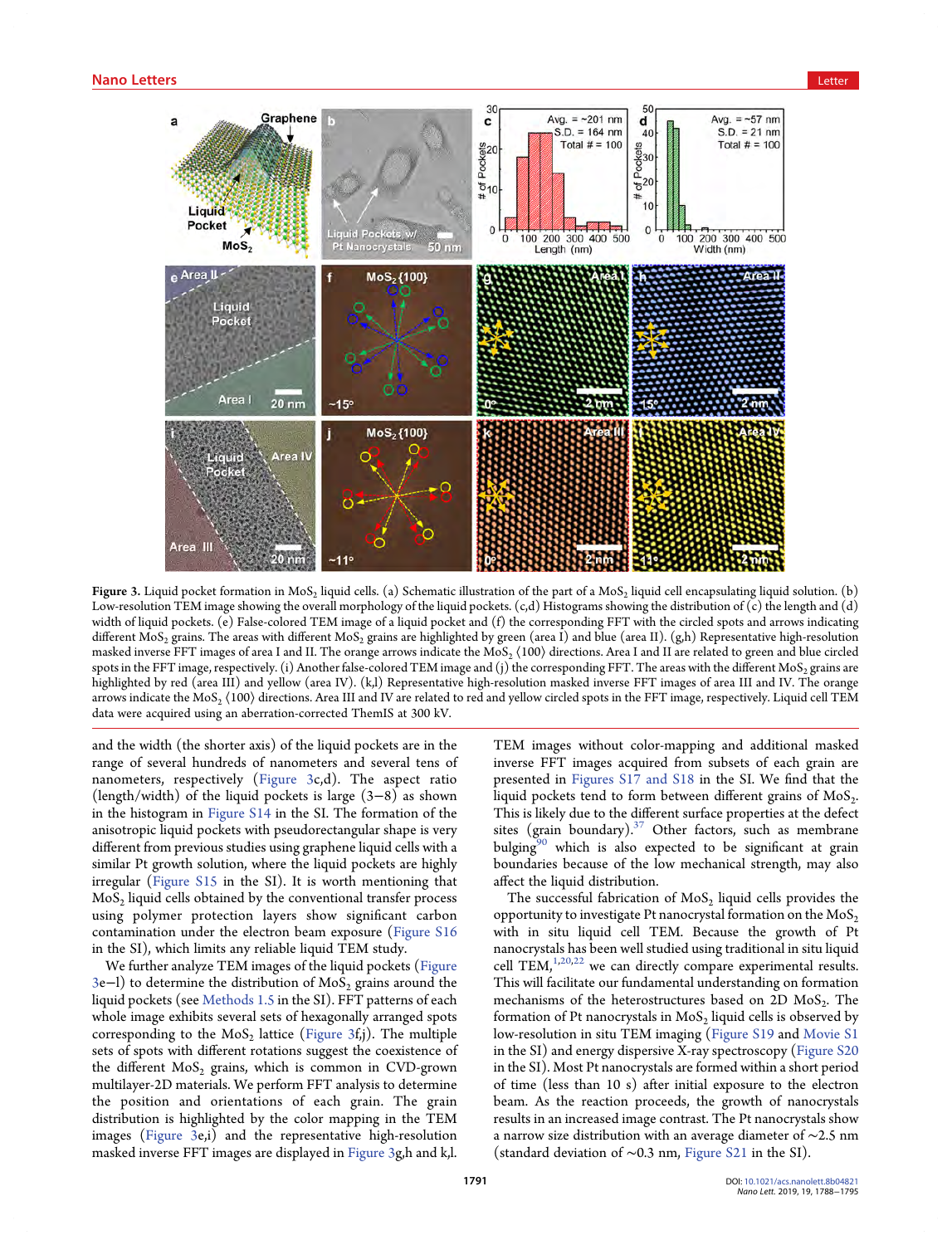<span id="page-4-0"></span>

Figure 4. Formation of Pt nanocrystals on MoS<sub>2</sub>. (a) Time-series of high-resolution in situ TEM images showing the formation of individual Pt nanocrystals. The corresponding movie is displayed in [Movie S2.](http://pubs.acs.org/doi/suppl/10.1021/acs.nanolett.8b04821/suppl_file/nl8b04821_si_003.avi) (b) plot showing the relative orientation of Pt nanocrystals as a function of the time. The orientation at the last time frame is set as 0° for the both nanocrystals. (c–e) FFT of the first image  $(t_0)$  and NC1 and NC2 in the last frame  $(t_0 +$ 51.8 s). (f) Image showing the relative crystalline orientation of Pt nanocrystals and MoS<sub>2</sub>. The image is obtained by overlapping the lattice fringes of Pt nanocrystals on inverse FFT image (a fire color lookup table) of MoS<sub>2</sub> in the final frame ( $t_0$  + 51.8 s). (g) TEM image showing as-grown Pt nanocrystals where the orientation of Pt [111] and Pt [002] are marked with blue and red arrows, respectively. MoS<sub>2</sub>  $\langle 100 \rangle$  directions are indicated by the orange arrows. (h) Histograms showing the misalignment angles between Pt nanocrystals (Pt [111] and Pt [002] directions) and MoS<sub>2</sub> (one of the MoS<sub>2</sub> ⟨100⟩ directions). Data were acquired from 210 nanocrystals for Pt [111] and 70 nanocrystals for Pt [002]. Liquid cell TEM data were acquired using an aberration-corrected ThemIS at 300 kV.

High-resolution in situ TEM images (Figure 4a and [Movie](http://pubs.acs.org/doi/suppl/10.1021/acs.nanolett.8b04821/suppl_file/nl8b04821_si_003.avi) [S2](http://pubs.acs.org/doi/suppl/10.1021/acs.nanolett.8b04821/suppl_file/nl8b04821_si_003.avi)) reveal the growth trajectories of individual Pt nanocrystals in  $MoS<sub>2</sub>$  liquid cells, showing two representative populations of nanocrystals. One nanocrystal (marked as NC1) appears within ∼10 s and the other nanocrystal (marked as NC2) is formed much later after ∼50 s. This is different from previous observations indicating that most nanocrystals are formed concurrently with a burst nucleation.<sup>[91,92](#page-7-0)</sup> Additional highresolution in situ TEM data show consistent results ([Figures](http://pubs.acs.org/doi/suppl/10.1021/acs.nanolett.8b04821/suppl_file/nl8b04821_si_001.pdf) [S22, S23](http://pubs.acs.org/doi/suppl/10.1021/acs.nanolett.8b04821/suppl_file/nl8b04821_si_001.pdf) and [Movie S3](http://pubs.acs.org/doi/suppl/10.1021/acs.nanolett.8b04821/suppl_file/nl8b04821_si_004.avi) in the SI) in that there are two populations of Pt nanocrystals corresponding to the two different formation times. In addition, the translational and rotational motions of Pt nanocrystals are suppressed during growth (Figure 4b), which is in contrast with previous observations that small Pt nanocrystals (∼2−3 nm) actively move and rotate in graphene liquid cells [\(Figure S24](http://pubs.acs.org/doi/suppl/10.1021/acs.nanolett.8b04821/suppl_file/nl8b04821_si_001.pdf) and [Movie](http://pubs.acs.org/doi/suppl/10.1021/acs.nanolett.8b04821/suppl_file/nl8b04821_si_005.avi) [S4](http://pubs.acs.org/doi/suppl/10.1021/acs.nanolett.8b04821/suppl_file/nl8b04821_si_005.avi) in the SI) under similar experimental conditions (i.e., with the similar solvent and electron beam intensity). $20,22$  This comparison implies that the  $MoS<sub>2</sub>$  sheets strongly interact with Pt nanocrystals, which will be discussed further below.

The FFT image of the first frame  $(t_0)$  of Figure 4a exhibits hexagonally arranged spots corresponding to  $MoS<sub>2</sub>$  {100} lattice spacing (Figure 4c). As Pt nanocrystals appear in the in situ TEM images (Figure 4a), we can observe the emergence of additional spots in the FFT patterns (marked with white circles in Figure 4d,e). The observed lattice fringes for NC1 and NC2 correspond to Pt (111) and Pt (002) planes, respectively, and the measured lattice parameters (Pt  $(111)$ : 2.30 Å and Pt  $(200)$ : 1.95 Å) are similar to those of the bulk crystals (Pt  $(111)$ : 2.27 Å and Pt (200): 1.96 Å). $93$  Strikingly, the spots for Pt (111) of NC1 are aligned with those of  $MoS<sub>2</sub>$  (100) with a slight misorientation  $(\langle 5^{\circ} \rangle)$  (Figure 4d,f). Additional high-resolution in situ TEM data show the consistent orientation relationship between the Pt [111] direction and one of the  $MoS<sub>2</sub> \langle 100 \rangle$ directions [\(Figures S22 and S23b](http://pubs.acs.org/doi/suppl/10.1021/acs.nanolett.8b04821/suppl_file/nl8b04821_si_001.pdf) in the SI); there appears to be no obvious relationship for Pt [002] (compare Figures 4e,f, [S22](http://pubs.acs.org/doi/suppl/10.1021/acs.nanolett.8b04821/suppl_file/nl8b04821_si_001.pdf), and [S23c\)](http://pubs.acs.org/doi/suppl/10.1021/acs.nanolett.8b04821/suppl_file/nl8b04821_si_001.pdf). We further analyze more Pt nanocrystals grown on  $MoS<sub>2</sub>$ , and most of them show the Pt (111) and (002) lattice. The relative crystal orientations between Pt nanocrystals (Pt [111] and Pt [002] directions) and MoS<sub>2</sub> (one of the MoS<sub>2</sub> ⟨100⟩ directions) are measured (Figures 4g, [S25](http://pubs.acs.org/doi/suppl/10.1021/acs.nanolett.8b04821/suppl_file/nl8b04821_si_001.pdf), and [S26\)](http://pubs.acs.org/doi/suppl/10.1021/acs.nanolett.8b04821/suppl_file/nl8b04821_si_001.pdf). The results from this measurement show that a large fraction of the Pt nanocrystals are aligned with  $MoS<sub>2</sub>$  with the relationship of Pt  $[111]//MoS<sub>2</sub>$  [100], while the alignment between Pt [002] and  $MoS<sub>2</sub>$  crystal directions seems not clear (Figure 4h). The alignment between the Pt [111] direction and one of the  $MoS<sub>2</sub>$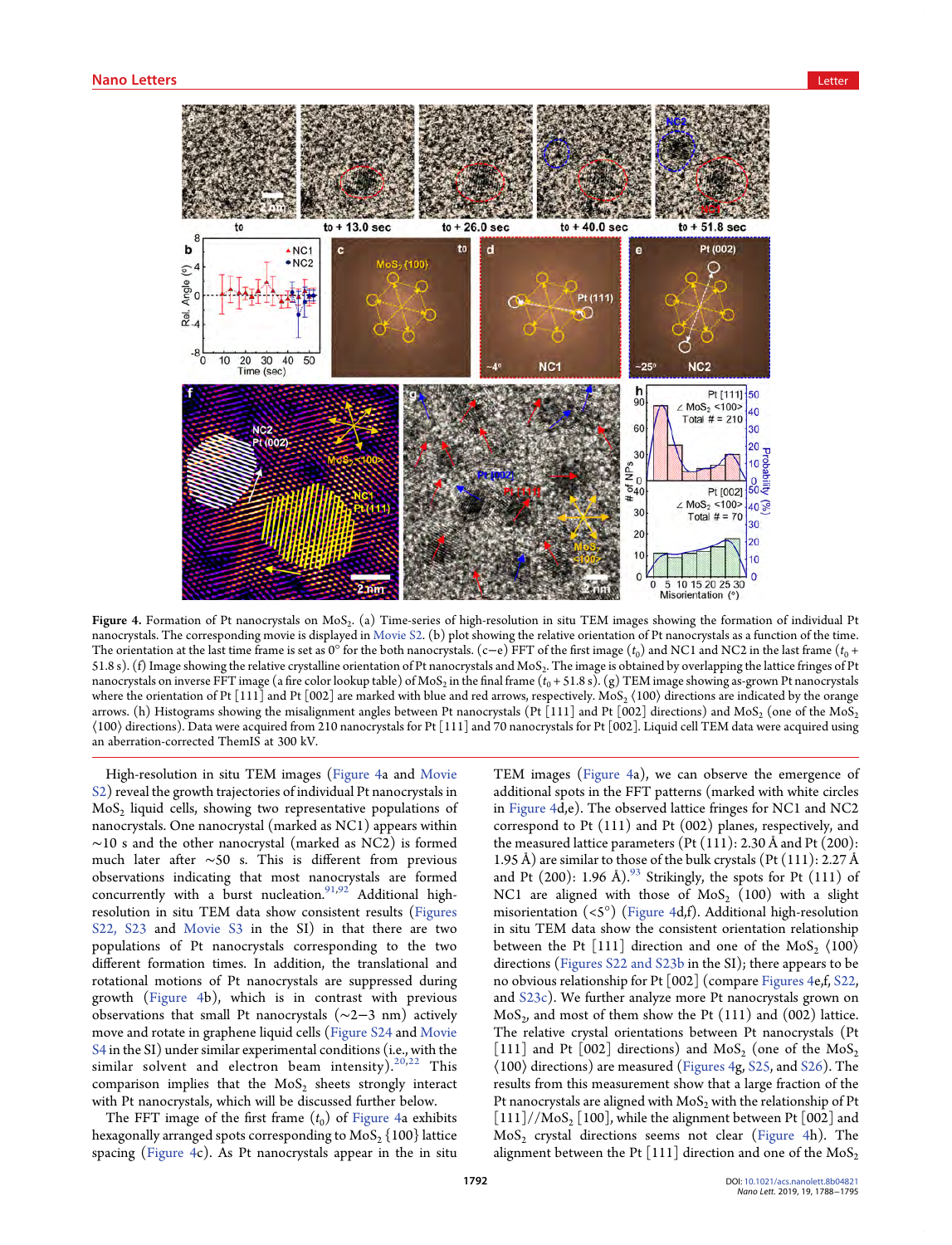<span id="page-5-0"></span>⟨100⟩ directions can be explained by van der Waals epitaxy, which may stabilize the  $MoS<sub>2</sub>$ −Pt heterostructures. Our results are consistent with previous studies on solution-phase synthesis of Pt nanocrystals on  $MoS<sub>2</sub>$ , where coexistence of both epitaxially aligned and randomly oriented Pt nanocrystals was observed.[54](#page-6-0) Interestingly, the two different growth trajectories of Pt nanocrystals observed (NC1 and NC2) are correlated with the epitaxial relationship between Pt nanocrystals and the  $MoS<sub>2</sub>$ substrate. Pt nanocrystals that are epitaxial with  $MoS<sub>2</sub>$  (NC1 in [Figure 4](#page-4-0)a and NC3 in [Figure S22](http://pubs.acs.org/doi/suppl/10.1021/acs.nanolett.8b04821/suppl_file/nl8b04821_si_001.pdf) in the SI) are formed earlier than those with random orientation (NC2 in [Figure 4a](#page-4-0) and NC4 in [Figure S22](http://pubs.acs.org/doi/suppl/10.1021/acs.nanolett.8b04821/suppl_file/nl8b04821_si_001.pdf) in the SI). This observation suggests that the reduced energy barrier for heterogeneous nucleation of Pt nanocrystals on  $\mathrm{MoS}_{2}$  with the van der Waals epitaxy may accelerate the nanocrystal formation.[40](#page-6-0)−[46,54,56,](#page-6-0)[94](#page-7-0),[95](#page-7-0) It is worthwhile to mention that Pt nanocrystals in graphene liquid cells are known to freely rotate<sup>[20,22](#page-6-0)</sup> and thus do not show orientational relationship. This highlights the importance of the development of  $MoS<sub>2</sub>$  liquid cells to study interactions of nanocrystals with 2D materials.

In summary, we have developed an efficient polymer-free  $MoS<sub>2</sub>$  transfer method and have showcased the  $MoS<sub>2</sub>$  liquid cell electron microscopy with the study of Pt nanocrystal formation on  $MoS<sub>2</sub>$ . Polymer-free  $MoS<sub>2</sub>$  transfer is achieved by the selective etching of the interfacial  $SiO<sub>2</sub>$  layer. FEM analysis supports that our polymer-free transfer method can greatly reduce mechanical damage on the  $MoS<sub>2</sub>$ , resulting in a high transfer yield. The resulting clean  $MoS<sub>2</sub>$  surface is useful for fundamental studies and diverse applications. Our liquid cell TEM study of Pt nanocrystal formation on  $MoS_2$  shows that the [111] direction of Pt nanocrystals has the strong tendency to align with one of the  $\langle 100 \rangle$  directions of MoS<sub>2</sub>. This suggests that there exists a van der Waals epitaxial relationship between Pt nanocrystals and the supporting  $MoS<sub>2</sub>$  sheet, which heavily influences the nanocrystal formation kinetics. Our study offers a new prototype to reveal dynamic processes in liquid on 2D materials and provides an effective method for polymer-free transfer of  $MoS<sub>2</sub>$ , which is potentially applicable to a wide range of investigations.

#### ■ ASSOCIATED CONTENT

#### **6** Supporting Information

The Supporting Information is available free of charge on the [ACS Publications website](http://pubs.acs.org) at DOI: [10.1021/acs.nano](http://pubs.acs.org/doi/abs/10.1021/acs.nanolett.8b04821)[lett.8b04821](http://pubs.acs.org/doi/abs/10.1021/acs.nanolett.8b04821).

Experimental methods, schematic illustrations, SEM images, FEM simulation results, and additional TEM analysis data ([PDF\)](http://pubs.acs.org/doi/suppl/10.1021/acs.nanolett.8b04821/suppl_file/nl8b04821_si_001.pdf)

In situ TEM movie showing Pt nanocrystal formation in a  $MoS<sub>2</sub>$  liquid cell  $(AVI)$  $(AVI)$  $(AVI)$ 

In situ TEM movie 1 showing Pt nanocrystal formation in a MoS2 liquid cell ([AVI\)](http://pubs.acs.org/doi/suppl/10.1021/acs.nanolett.8b04821/suppl_file/nl8b04821_si_003.avi)

In situ TEM movie 2 showing Pt nanocrystal formation in a MoS2 liquid cell ([AVI\)](http://pubs.acs.org/doi/suppl/10.1021/acs.nanolett.8b04821/suppl_file/nl8b04821_si_004.avi)

In situ TEM movie showing translational movement of Pt nanocrystals in a graphene liquid cell [\(AVI\)](http://pubs.acs.org/doi/suppl/10.1021/acs.nanolett.8b04821/suppl_file/nl8b04821_si_005.avi)

### ■ AUTHOR INFORMATION

### Corresponding Author

\*E-mail: [hmzheng@lbl.gov.](mailto:hmzheng@lbl.gov)

#### ORCID<sup>®</sup>

Moon Kee Choi: [0000-0003-4536-3393](http://orcid.org/0000-0003-4536-3393) Yuewen Sheng: [0000-0003-3067-9520](http://orcid.org/0000-0003-3067-9520)

Tongxin Chen: [0000-0001-6333-7856](http://orcid.org/0000-0001-6333-7856) Seung-Wuk Lee: [0000-0002-0501-8432](http://orcid.org/0000-0002-0501-8432) Peter Ercius: [0000-0002-6762-9976](http://orcid.org/0000-0002-6762-9976) Jamie H. Warner: [0000-0002-1271-2019](http://orcid.org/0000-0002-1271-2019) Emory M. Chan: [0000-0002-5655-0146](http://orcid.org/0000-0002-5655-0146) Haimei Zheng: [0000-0003-3813-4170](http://orcid.org/0000-0003-3813-4170)

#### Author Contributions

 $\circ$ J.Y. and M.K.C. contributed equally to this work.

#### Notes

The authors declare no competing financial interest.

#### ■ ACKNOWLEDGMENTS

This work was supported by the U.S. Department of Energy, Office of Science, Office of Basic Energy Sciences, Materials Sciences and Engineering Division, under Contract No. DE-AC02-05CH11231 within the insitu TEM program (KC22ZH). Work at the Molecular Foundry was supported by the Office of Science, Office of Basic Energy Sciences, of the U.S. Department of Energy under Contract No. DE-AC02-05CH11231. J.H.K. acknowledges the Basic Science Research Program through the National Research Foundation of Korea (NRF) funded by the Ministry of Science and ICT (Grant No. 2015R1C1A1A01051620). M.K.C. and S.-W.L. were supported by Tsinghua Berkeley Shenzhen Institute Fund.

#### ■ REFERENCES

(1) Zheng, H.; Smith, R. K.; Jun, Y.-w.; Kisielowski, C.; Dahmen, U.; Alivisatos, A. P. Science 2009, 324, 1309−1312.

(2) Nielsen, M. H.; Aloni, S.; De Yoreo, J. J. Science 2014, 345, 1158− 1162.

(3) Woehl, T. J.; Evans, J. E.; Arslan, I.; Ristenpart, W. D.; Browning, N. D. ACS Nano 2012, 6, 8599−8610.

(4) De Yoreo, J. J.; Sommerdijk, N. A. J. M. Nat. Rev. Mater. 2016, 1, 16035.

(5) Sutter, P.; Li, Y.; Argyropoulos, C.; Sutter, E. J. Am. Chem. Soc. 2017, 139, 6771−6776.

(6) Hauwiller, M. R.; Zhang, X.; Liang, W.-I.; Chiu, C.-H.; Zhang, Q.; Zheng, W.; Ophus, C.; Chan, E. M.; Czarnik, C.; Pan, M.; Ross, F. M.; Wu, W.-W.; Chu, Y.-H.; Asta, M.; Voorhees, P. W.; Alivisatos, A. P.; Zheng, H. Nano Lett. 2018, 18, 6427−6433.

(7) Liao, H.-G.; Zherebetskyy, D.; Xin, H.; Czarnik, C.; Ercius, P.; Elmlund, H.; Pan, M.; Wang, L.-W.; Zheng, H. Science 2014, 345, 916− 919.

(8) Sutter, E.; Jungjohann, K.; Bliznakov, S.; Courty, A.; Maisonhaute, E.; Tenney, S.; Sutter, P. Nat. Commun. 2014, 5, 4946.

(9) Gao, W.; Hou, Y.; Hood, Z. D.; Wang, X.; More, K.; Wu, R.; Xia, Y.; Pan, X.; Chi, M. Nano Lett. 2018, 18, 7004−7013.

(10) Kim, B. H.; Yang, J.; Lee, D.; Choi, B. K.; Hyeon, T.; Park, J. Adv. Mater. 2018, 30, 1703316.

(11) Powers, A. S.; Liao, H.-G.; Raja, S. N.; Bronstein, N. D.; Alivisatos, A. P.; Zheng, H. Nano Lett. 2017, 17, 15−20.

(12) Lee, W. C.; Kim, B. H.; Choi, S.; Takeuchi, S.; Park, J. J. Phys. Chem. Lett. 2017, 8, 647−654.

(13) Tan, S. F.; Chee, S. W.; Lin, G.; Mirsaidov, U. Acc. Chem. Res. 2017, 50, 1303−1312.

(14) Luo, B.; Smith, J. W.; Ou, Z.; Chen, Q. Acc. Chem. Res. 2017, 50, 1125−1133.

(15) Williamson, M. J.; Tromp, R. M.; Vereecken, P. M.; Hull, R.; Ross, F. M. Nat. Mater. 2003, 2, 532−536.

(16) Gu, M.; Parent, L. R.; Mehdi, B. L.; Unocic, R. R.; McDowell, M. T.; Sacci, R. L.; Xu, W.; Connell, J. G.; Xu, P.; Abellan, P.; Chen, X.; Zhang, Y.; Perea, D. E.; Evans, J. E.; Lauhon, L. J.; Zhang, J.-G.; Liu, J.; Browning, N. D.; Cui, Y.; Arslan, I.; Wang, C.-M. Nano Lett. 2013, 13, 6106−6112.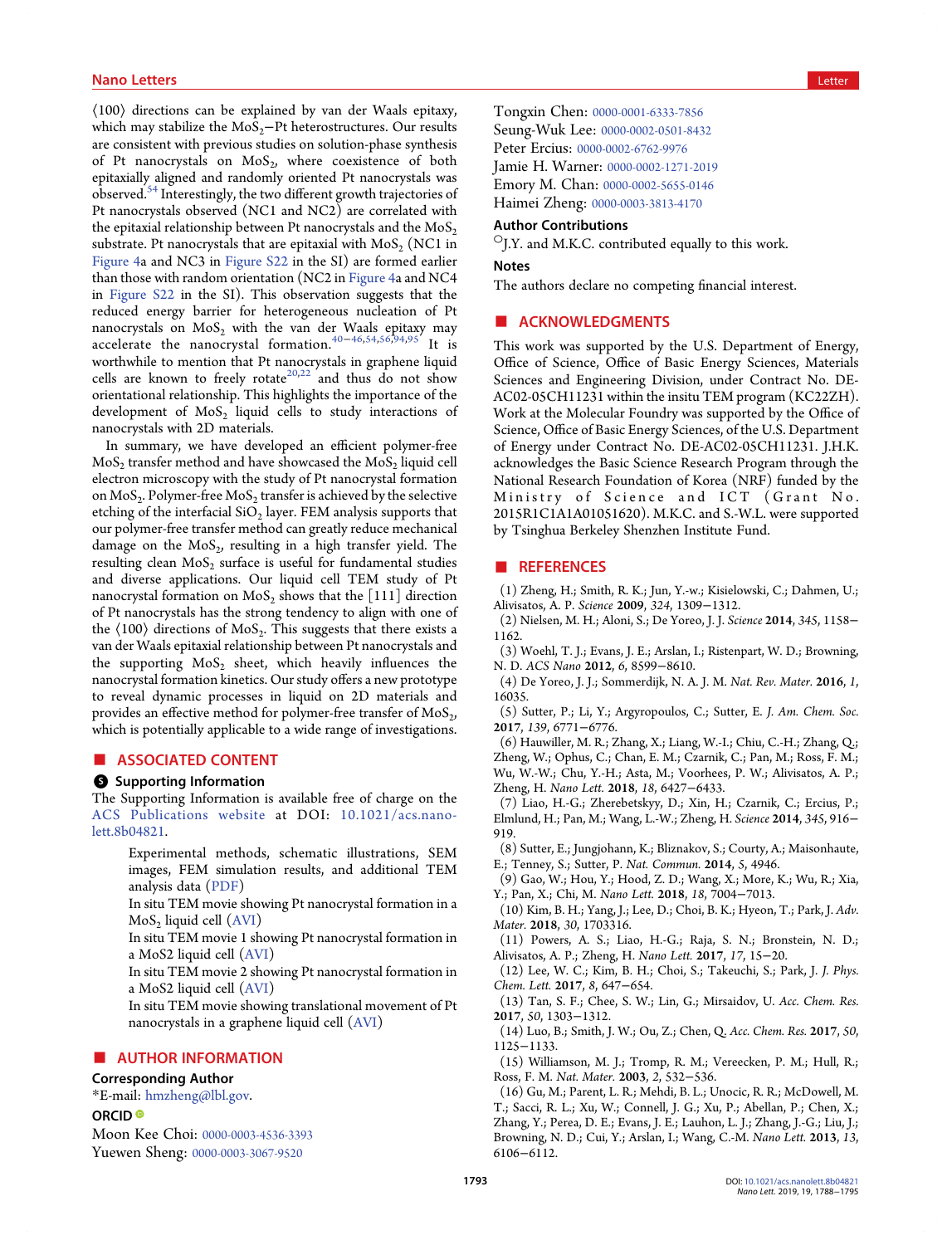<span id="page-6-0"></span>(17) Zeng, Z.; Zheng, W.; Zheng, H. Acc. Chem. Res. 2017, 50, 1808− 1807.

- (18) Park, J.; Park, H.; Ercius, P.; Pegoraro, A. F.; Xu, C.; Kim, J. W.; Han, S. H.; Weitz, D. A. Nano Lett. 2015, 15, 4737−4744.
- (19) Liv, N.; van Oosten Slingeland, D. S.; Baudoin, J. P.; Kruit, P.; Piston, D. W.; Hoogenboom, J. P. ACS Nano 2016, 10, 265−273.

(20) Yuk, J. M.; Park, J.; Ercius, P.; Kim, K.; Hellebusch, D. J.; Crommie, M. F.; Lee, J. Y.; Zettl, A.; Alivisatos, A. P. Science 2012, 336, 61−64.

(21) Chen, Q.; Smith, J. M.; Park, J.; Kim, K.; Ho, D.; Rasool, H. I.; Zettl, A.; Alivisatos, A. P. Nano Lett. 2013, 13, 4556−4561.

(22) Park, J.; Elmlund, H.; Ercius, P.; Yuk, J. M.; Limmer, D. T.; Chen, Q.; Kim, K.; Han, S. H.; Weitz, D. A.; Zettl, A.; Alivisatos, A. P. Science 2015, 349, 290−295.

(23) Ye, X.; Jones, M. R.; Frechette, L. B.; Chen, Q.; Powers, A. S.; Ercius, P.; Dunn, G.; Rotskoff, G. M.; Nguyen, S. C.; Adiga, V. P.; Zettl, A.; Rabani, E.; Geissler, P. L.; Alivisatos, A. P. Science 2016, 354, 874− 877.

(24) Dahmke, I. N.; Verch, A.; Hermannsdorfer, J.; Peckys, D. B.; Weatherup, R. S.; Hofmann, S.; de Jonge, N. ACS Nano 2017, 11, 11108−11117.

(25) Nagamanasa, K. H.; Wang, H.; Granick, S. Adv. Mater. 2017, 29, 1703555.

(26) Kelly, D.; Zhou, M.; Clark, N.; Hamer, M. J.; Lewis, E. A.; Rakowski, A. M.; Haigh, S. J.; Gorbachev, R. V. Nano Lett. 2018, 18, 1168−1174.

(27) Textor, M.; de Jonge, N. Nano Lett. 2018, 18, 3313−3321.

(28) de Jonge, N. Ultramicroscopy 2018, 187, 113−125.

(29) Meyer, J. C.; Girit, C. O.; Crommie, M. F.; Zettl, A. Nature 2008, 454, 319−322.

(30) Nair, R. R.; Blake, P.; Blake, J. R.; Zan, R.; Anissimova, S.; Bangert, U.; Golovanov, A. P.; Morozov, S. V.; Geim, A. K.; Novoselov, K. S.; Latychevskaia, T. Appl. Phys. Lett. 2010, 97, 153102.

(31) Bolotin, K. I.; Sikes, K. J.; Jiang, Z.; Klima, M.; Fudenberg, G.; Hone, J.; Kim, P.; Stormer, H. L. Solid State Commun. 2008, 146, 351− 355.

(32) Aliofkhazraei, M.; Ali, N.; Milne, W. I.; Ozkan, C. S.; Mitura, S.; Gervasoni, J. L. Graphene science handbook: electrical and optical properties; CRC Press: Boca Raton, FL, 2016.

(33) Xu, K.; Cao, P.; Heath, J. R. Science 2010, 329, 1188−1191.

(34) Lee, C.; Wei, X.; Kysar, J. W.; Hone, J. Science 2008, 321, 385− 388.

(35) Cho, H.; Jones, M. R.; Nguyen, S. C.; Hauwiller, M. R.; Zettl, A.; Alivisatos, A. P. Nano Lett. 2017, 17, 414−420.

(36) Wang, H.; Nagamanasa, K. H.; Kim, Y.-J.; Kwon, O.-H.; Granick, S. ACS Nano 2018, 12, 8572−8578.

(37) Yang, J.; Alam, S. B.; Yu, L.; Chan, E.; Zheng, H. Micron 2019, 116, 22−29.

(38) Keskin, S.; de Jonge, N. Nano Lett. 2018, 18, 7435−7440.

(39) Krueger, M.; Berg, S.; Stone, D.; Strelcov, E.; Dikin, D. A.; Kim, J.; Cote, L. J.; Huang, J.; Kolmakov, A. ACS Nano 2011, 5, 10047− 10057.

(40) Huang, X.; Qi, X.; Boey, F.; Zhang, H. Chem. Soc. Rev. 2012, 41, 666−686.

(41) Butler, S. Z.; Hollen, S. M.; Cao, L.; Cui, Y.; Gupta, J. A.; Gutiérrez, H. R.; Heinz, T. F.; Hong, S. S.; Huang, J.; Ismach, A. F.; Johnston-Halperin, E.; Kuno, M.; Plashnitsa, V. V.; Robinson, R. D.; Ruoff, R. S.; Salahuddin, S.; Shan, J.; Shi, L.; Spencer, M. G.; Terrones, M.; Windl, W.; Goldberger, J. E. ACS Nano 2013, 7, 2898−2926.

(42) Geim, A. K.; Grigorieva, I. V. Nature 2013, 499, 419−425.

(43) Yu, J. H.; Lee, H. R.; Hong, S. S.; Kong, D.; Lee, H.-W.; Wang, H.; Xiong, F.; Wang, S.; Cui, Y. Nano Lett. 2015, 15, 1031−1035.

(44) Ban, H. W.; Park, S.; Jeong, H.; Gu, D. H.; Jo, S.; Park, S. H.; Park, J.; Son, J. S. J. Phys. Chem. Lett. 2016, 7, 3627−3635.

(45) Liu, Y.; Weiss, N. O.; Duan, X.; Cheng, H.-C.; Huang, Y.; Duan, X. Nat. Rev. Mater. 2016, 1, 16042.

(46) Yang, J.; Kim, K.; Lee, Y.; Kim, K.; Lee, W. C.; Park, J. FlatChem. 2017, 5, 50−68.

(47) Woods, J. M.; Jung, Y.; Xie, Y.; Liu, W.; Liu, Y.; Wang, H.; Cha, J. J. ACS Nano 2016, 10, 2004−2009.

(48) Deng, J.; Li, H.; Xiao, J.; Tu, Y.; Deng, D.; Yang, H.; Tian, H.; Li, J.; Ren, P.; Bao, X. Energy Environ. Sci. 2015, 8, 1594−1601.

(49) Deng, D.; Novoselov, K. S.; Fu, Q.; Zheng, N.; Tian, Z.; Bao, X. Nat. Nanotechnol. 2016, 11, 218−230.

(50) Li, H.; Wang, L.; Dai, Y.; Pu, Z.; Lao, Z.; Chen, Y.; Wang, M.; Zheng, X.; Zhu, J.; Zhang, W.; Si, R.; Ma, C.; Zeng, J. Nat. Nanotechnol. 2018, 13, 411−417.

(51) Li, Y.; Majewski, M. B.; Islam, S. M.; Hao, S.; Murthy, A. A.; DiStefano, J. G.; Hanson, E. D.; Xu, Y.; Wolverton, C.; Kanatzidis, M. G.; Wasielewski, M. R.; Chen, X.; Dravid, V. P. Nano Lett. 2018, 18, 7104−7110.

(52) Zhang, Y.; Tang, T.-T.; Girit, C.; Hao, Z.; Martin, M. C.; Zettl, A.; Crommie, M. F.; Shen, Y. R.; Wang, F. Nature 2009, 459, 820−823.

(53) Yankowitz, M.; Xue, J.; Cormode, D.; Sanchez-Yamagishi, J. D.; Watanabe, K.; Taniguchi, T.; Jarillo-Herrero, P.; Jacquod, P.; LeRoy, B. J. Nat. Phys. 2012, 8, 382−386.

(54) Huang, X.; Zeng, Z.; Bao, S.; Wang, M.; Qi, X.; Fan, Z.; Zhang, H. Nat. Commun. 2013, 4, 1444.

(55) Li, H.; Wang, S.; Sawada, H.; Han, G. G. D.; Samuels, T.; Allen, C. S.; Kirkland, A. I.; Grossman, J. C.; Warner, J. H. ACS Nano 2017, 11, 3392−3403.

(56) Wang, S.; Sawada, H.; Chen, Q.; Han, G. G. D.; Allen, C.; Kirkland, A. I.; Warner, J. H. ACS Nano 2017, 11, 9057−9067.

(57) Kim, K. S.; Zhao, Y.; Jang, H.; Lee, S. Y.; Kim, J. M.; Kim, K. S.; Ahn, J.-H.; Kim, P.; Choi, J.-Y.; Hong, B. H. Nature 2009, 457, 706− 710.

(58) Li, H.; Wu, J.; Huang, X.; Yin, Z.; Liu, J.; Zhang, H. ACS Nano 2014, 8, 6563−6570.

(59) Akinwande, D.; Petrone, N.; Hone, J. Nat. Commun. 2014, 5, 5678.

(60) Chang, H.-Y.; Yang, S.; Lee, J.; Tao, L.; Hwang, W.-S.; Jena, D.; Lu, N.; Akinwande, D. ACS Nano 2013, 7, 5446−5452.

(61) Choi, C.; Choi, M. K.; Liu, S.; Kim, M. S.; Park, O. K.; Kim, J.; Kim, C.; Qin, X.; Lee, G. J.; Cho, K. W.; Kim, M.; Joh, E.; Lee, J.; Son, D.; Kwon, S.-H.; Jeon, N. L.; Song, Y. M.; Lu, N.; Kim, D.-H. Nat. Commun. 2017, 8, 1664.

(62) Hong, X.; Kim, J.; Shi, S.-F.; Zhang, Y.; Jin, C.; Sun, Y.; Tongay, S.; Wu, J.; Zhang, Y.; Wang, F. Nat. Nanotechnol. 2014, 9, 682−686.

(63) Schmidt, H.; Wang, S.; Chu, L.; Toh, M.; Kumar, R.; Zhao, W.; Neto, A. H. C.; Martin, J.; Adam, S.; Özyilmaz, B.; Eda, G. *Nano Lett.* 2014, 14, 1909−1913.

(64) Zhan, Y.; Liu, Z.; Najmaei, S.; Ajayan, P. M.; Lou, J. Small 2012, 8, 966−971.

(65) Zhang, Z.; Du, J.; Zhang, D.; Sun, H.; Yin, L.; Ma, L.; Chen, J.; Ma, D.; Cheng, H.-M.; Ren, W. Nat. Commun. 2017, 8, 14560.

(66) Suk, J. W.; Kitt, A.; Magnuson, C. W.; Hao, Y.; Ahmed, S.; An, J.; Swan, A. K.; Goldberg, B. B.; Ruoff, R. S. ACS Nano 2011, 5, 6916− 6924.

(67) Lock, E. H.; Baraket, M.; Laskoski, M.; Mulvaney, S. P.; Lee, W. K.; Sheehan, P. E.; Hines, D. R.; Robinson, J. T.; Tosado, J.; Fuhrer, M.

S.; Hernandez, S. C.; Walton, S. G. Nano Lett. 2012, 12, 102−107.

(68) Song, J.; Kam, F.-Y.; Png, R.-Q.; Seah, W.-L.; Zhuo, J.-M.; Lim, G.-K.; Ho, P. K. H.; Chua, L.-L. Nat. Nanotechnol. 2013, 8, 356−362. (69) Gao, L.; Ni, G.-X.; Liu, Y.; Liu, B.; Neto, A. H. C.; Loh, K. P. Nature 2014, 505, 190−194.

(70) Lin, Z.; Zhao, Y.; Zhou, C.; Zhong, R.; Wang, X.; Tsang, Y. H.; Chai, Y. Sci. Rep. 2016, 5, 18596.

(71) Choi, M. K.; Park, I.; Kim, D. C.; Joh, E.; Park, O. K.; Kim, J.; Kim, M.; Choi, C.; Yang, J.; Cho, K. W.; Hwang, J.-H.; Nam, J.-M.; Hyeon, T.; Kim, J. H.; Kim, D.-H. Adv. Funct. Mater. 2015, 25, 7109− 7118.

(72) Bae, S.; Kim, H.; Lee, Y.; Xu, X.; Park, J.-S.; Zheng, Y.; Balakrishnan, J.; Lei, T.; Kim, H. R.; Song, Y. I.; Kim, Y.-J.; Kim, K. S.; Ozyilmaz, B.; Ahn, J.-H.; Hong, B. H.; Iijima, S. Nat. Nanotechnol. 2010, 5, 574−578.